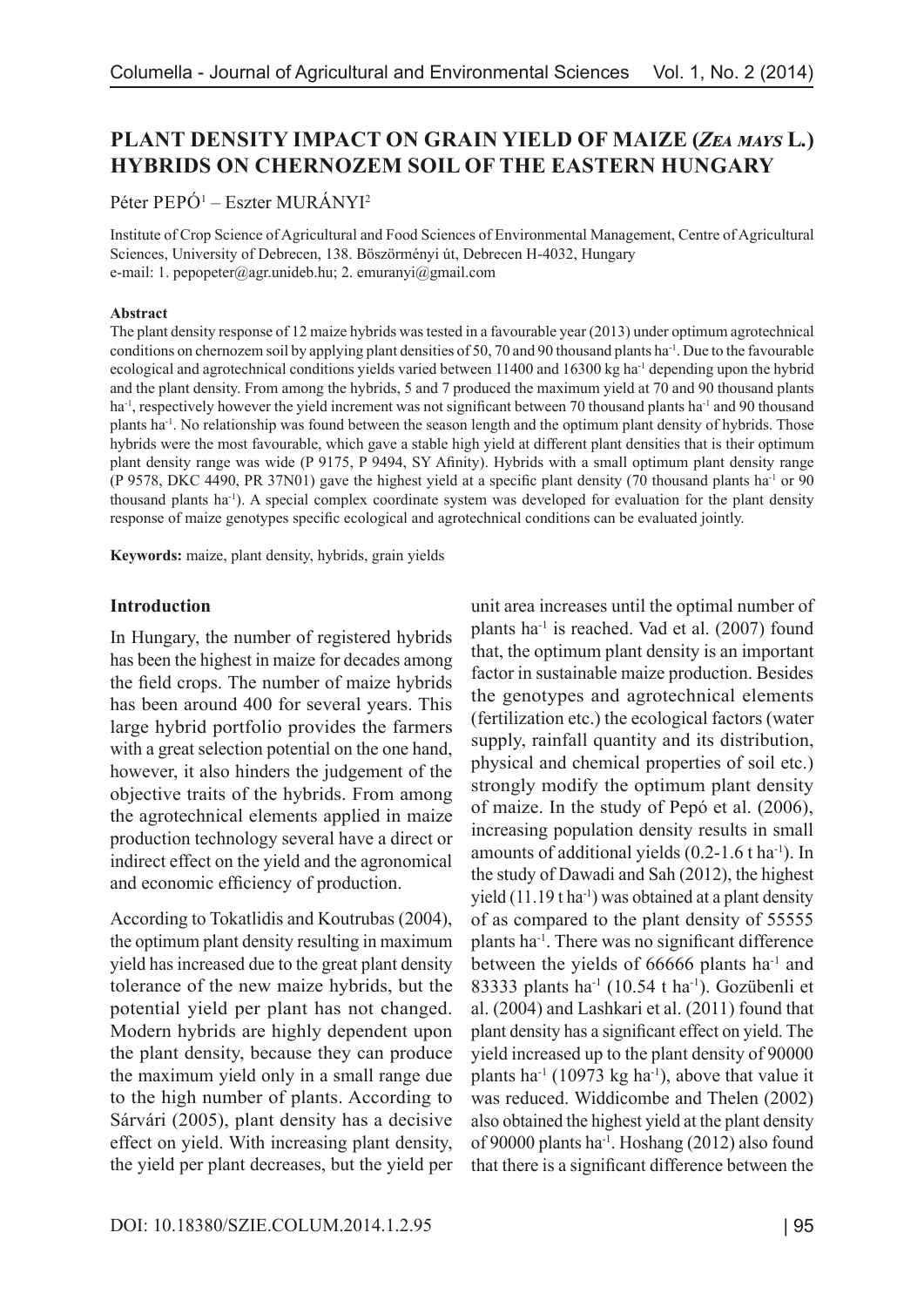yields at different plant densities and that the yield increases with increasing plant density. In the study of Mohseni (2013), the increase of plant density from 60000 plants ha-1 (9.09 t ha<sup>-1</sup>) to 80000 plants ha<sup>-1</sup> (11.14 t ha<sup>-1</sup>) resulted in a yield increment. Roekel and Coulter (2011) stated that there is a close relationship between maize yield and plant density. The tested hybrid reached its maximum yield at the plant density of  $81700$  plants ha<sup>-1</sup>.

## **Materials and methods**

The plant density response of maize hybrids was studied in a small-plot field experiment at the experimental site of the University of Debrecen Centre for Agricultural Sciences at Látókép, which is located in Eastern Hungary in the loess region of Hajdúság (47<sup>°</sup> 33' N, 21<sup>°</sup> 27' E). The experiment was set up in four repetitions. The parcel size was  $15.2 \text{ m}^2$ . Three different plant densities  $(50, 70, 90)$  thousand ha<sup>-1</sup>) were applied. In the season of 2013, an experiment was set up in which the plant density response of 12 maize hybrids of different genotypes and different vegetation period on a calcareous chernozem soil. The fertilizer doses applied in favour of the site-specific fertilization were N 108 kg ha<sup>-1</sup>, P 0 kg ha<sup>-1</sup> and K 0 kg ha<sup>-1</sup>.

The hybrids were from the FAO 290-470 range. Most of the hybrids were developed in Hungary and taking into consideration on the local conditions. The examined hybrids were grown across the country. For example, the sowing area of NK Lucius was more than 40,000 hectares in 2013. In the last three years PR 37N01 were grown in the largest area in Hungary.

When evaluating the weather of 2013 and its effect on maize yields, the early spring weather should also be taken into consideration in addition to the weather during the season. The extremely high amount of precipitation (163.3 mm) in March 2013 greatly contributed to the fill-up of the water stock of the chernozem soil. The weather of May-June provided favourable conditions for the vegetative development of maize hybrids. The favourable fore crop (winter wheat), the applied proper agrotechnique and the water stock of the chernozem soil could reduce the unfavourable effects of the dry and hot weather of July (precipitation: 15.6 mm) and August (precipitation: 32.2 mm) (Table 1).

For the statistical analysis of the experiment, we used bi-factorial variance analysis in SPSS 13 for Windows.

### **Results**

The significant vegetative mass provided for the physiological conditions of the extremely high yields obtained in 2013 (Table 2). The yields of maize hybrids varied between 11400 and  $16300 \text{ kg}$  ha<sup>-1</sup> in 2013 depending upon the

*Table 1.* The meteorological data in the maize vegetation period (Debrecen, 2013 and 30-year average 1961-1990)

| <b>Months</b>                                             | <b>March</b> | April | May  | June    | July    | <b>August</b> | September | Total/<br>Average |
|-----------------------------------------------------------|--------------|-------|------|---------|---------|---------------|-----------|-------------------|
| <b>Precipitation (mm) 30-</b><br>year average (1961-1990) | 33.5         | 42.4  | 58.8 | 79.5    | 65.7    | 60.7          | 38.0      | 379.2             |
| <b>Precipitation</b> (mm)                                 | 136.3        | 48.0  | 68.7 | 30.8    | 15.6    | 32.2          | 47.6      | 378.6             |
| Difference (mm)                                           | 102.8        | 5.6   | 9.9  | $-48.7$ | $-50.1$ | $-28.5$       | 9.6       | 0.6               |
| Temperature (°C) 30-<br>vear average                      | 5.0          | 10.7  | 15.8 | 18.7    | 20.3    | 19.6          | 15.8      | 15.1              |
| <b>Monthly average</b><br>temperature $(^{\circ}C)$       | 2.9          | 12.0  | 16.6 | 19.6    | 21.2    | 21.5          | 14.0      | 15.4              |
| Difference $(^{\circ}C)$                                  | $-2.1$       | 1.3   | 0.8  | 0.9     | 0.9     | 1.9           | $-1.8$    | 0.3               |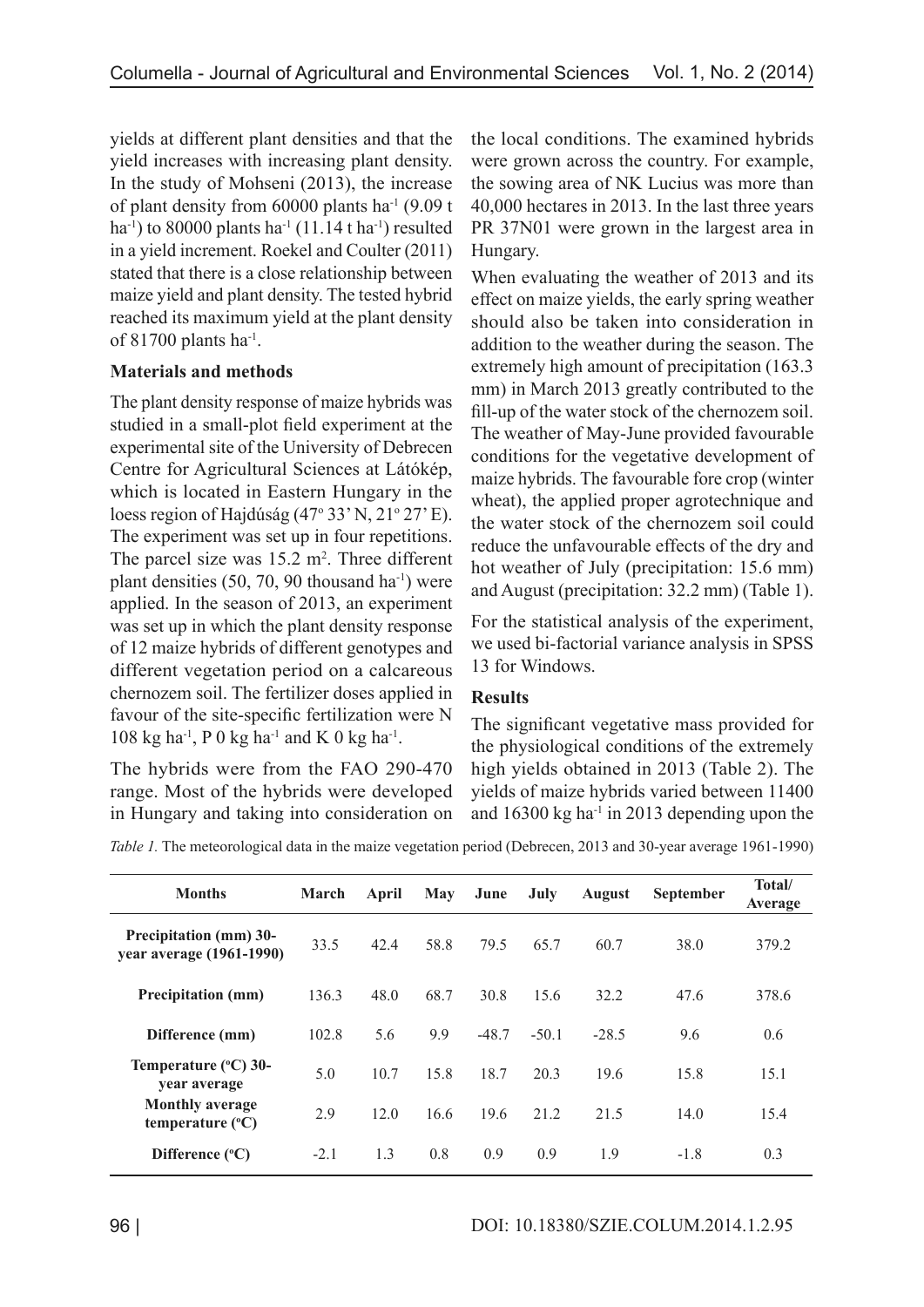| <b>Hybrids</b><br>(the factor A) |                                                                  | Average                   |                        |       |
|----------------------------------|------------------------------------------------------------------|---------------------------|------------------------|-------|
|                                  | Plant density (thousand plants ha <sup>-1</sup> ) (the factor B) |                           |                        |       |
|                                  | $50000$ plants ha <sup>-1</sup>                                  | 70000 plants $ha^{-1}$    | 90000 plants $ha^{-1}$ |       |
| Sarolta (290)                    | 11878                                                            | 11997                     | 11826                  | 11900 |
| P 9578 (320)                     | 12463                                                            | 15046                     | 13826                  | 13778 |
| DKC 4014 (320)                   | 12247                                                            | 13770                     | 12832                  | 12950 |
| DKC 4025 (330)                   | 11908                                                            | 12637                     | 13748                  | 12764 |
| P 9175 (330)                     | 15859                                                            | 15948                     | 15219                  | 15675 |
| NK Lucius (330)                  | 13377                                                            | 12935                     | 13751                  | 13354 |
| PR 37M81 (360)                   | 12991                                                            | 12483                     | 13182                  | 12885 |
| PR 37N01 (380)                   | 13765                                                            | 15421                     | 16296                  | 15161 |
| DKC 4490 (380)                   | 11882                                                            | 12802                     | 13214                  | 12633 |
| P 9494 (390)                     | 15116                                                            | 15619                     | 14300                  | 15012 |
| <b>Kenéz</b> (410)               | 11388                                                            | 11862                     | 12387                  | 11879 |
| SY Afinity (470)                 | 14682                                                            | 15372                     | 15946                  | 15333 |
| Average                          | 13130                                                            | 13824                     | 13877                  | 13610 |
| LSD5% $(A)$                      |                                                                  | 459 kg ha $^{-1}$         |                        |       |
| $LSD5\%$ (B)                     |                                                                  | $687$ kg ha <sup>-1</sup> |                        |       |
| LSD5% $(A*B)$                    |                                                                  | 1190 kg ha $^{-1}$        |                        |       |

*Table 2.* Effect of plant density on maize hybrids yield (Debrecen, chernozem soil, 2013)

hybrid and the plant density. The higher plant density demand and plant density response of modern maize hybrids were proved by our experimental results. In our study, the lowest yield was obtained at the plant density of 50 thousand plants ha<sup>-1</sup>. In 2013, the optimum plant densities of hybrids were 70 thousand plants ha-1 and 90 thousand plants ha-1. Maximum yield was achieved at a plant density of 70 thousand plants ha<sup>-1</sup> for the hybrids Sarolta, P9578, DKC 4014, P 9175 and P 9494 and at 90 thousand plants ha<sup>-1</sup> in the case of DKC 4025, NK Lucius, PR 37M81, PR 37N01, DKC 4490 and SY Afinity. However, the results also proved that there was no significant yield increment in most hybrids when the plant density was increased from 70 thousand plants ha<sup>-1</sup> to 90 thousand plants ha<sup>-1</sup>.

Based on our experimental results, the effect of plant density on the yield of maize hybrids was evaluated as an average of the hybrids and also for the minimum and maximum values (Table 3). As an average of the hybrids, no difference was found in the yield between the different plant densities. The yields of the hybrids were 13130 kg ha<sup>-1</sup> at 50 thousand plants ha<sup>-1</sup>, 13824 kg ha<sup>-1</sup> at 70 thousand plants ha $^{-1}$  and 13877 kg ha $^{-1}$  at 90 thousand plants ha-1. It is very important to evaluate the minimum and maximum values at the different plant densities and the difference between the two values (Table 3). There were no significant differences in the yield for any of the plant densities neither in the minimum (11388 kg ha-1, 11682 kg ha-1 11826 kg ha-1), nor in the maximum (15859 kg ha-1, 15948 kg ha-1, 16296

*Table 3.* Parameters of the plant density response of maize hybrids (Debrecen, chernozem soil, 2013)

|                                                            | <b>Plant density</b>  |                       |                              |  |  |
|------------------------------------------------------------|-----------------------|-----------------------|------------------------------|--|--|
|                                                            | 50 thousand $ha^{-1}$ | 70 thousand $ha^{-1}$ | 90 thousand ha <sup>-1</sup> |  |  |
| a) Yield average of hybrids $(kg ha-1)$                    | 13130                 | 13824                 | 13877                        |  |  |
| b) Minimum yield $(kg ha-1)$                               | 11388                 | 11862                 | 11826                        |  |  |
| c) Maximum yield $(kg ha-1)$                               | 15859                 | 15948                 | 16296                        |  |  |
| d) Differences of minimum and<br>maximum yield $(kg ha-1)$ | 4471                  | 4086                  | 4470                         |  |  |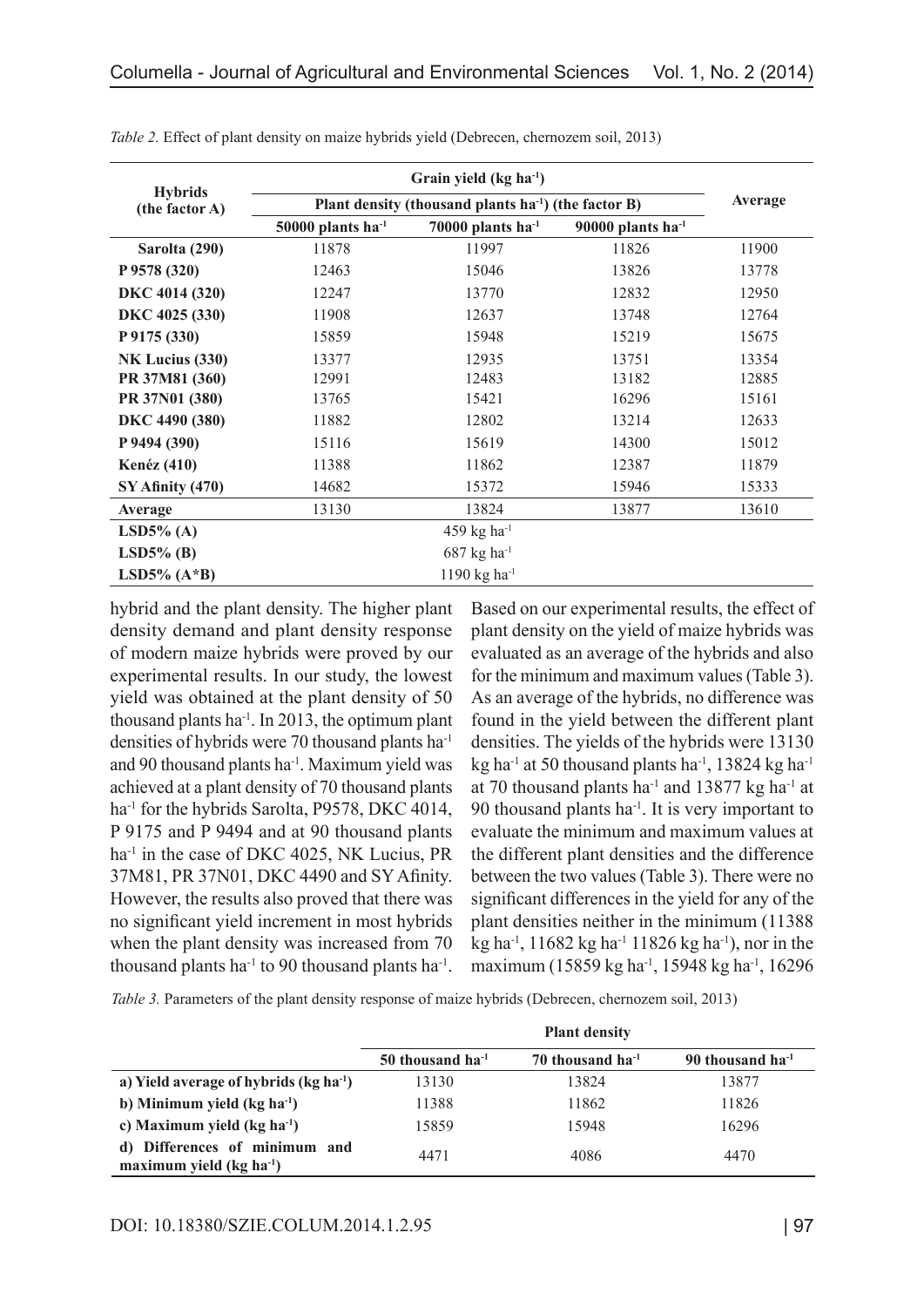kg ha<sup>-1</sup>), or in the difference interval  $(4471 \text{ kg})$ ha<sup>-1</sup>, 4086 kg ha<sup>-1</sup>, 4470 kg ha<sup>-1</sup>). This means that the evaluation of the hybrids' average obscures the real differences in the plant density response between the different genotypes. According to our study, the optimum plant density of the late 200 FAO and the early 300 FAO hybrids Sarolta and P 9578 was 70 thousand plants ha<sup>-1</sup>, while the 400 FAO hybrids Kenéz and SY Afinity gave the maximum yield at 90 thousand plants ha-1.

The tested hybrids differed in their yield in the different plant density treatments. In 2013, the hybrids with the highest yield were as follows:

- At 50 thousand plants ha<sup>-1</sup>: P 9175 (15.9 t ha<sup>-1</sup>), P 9494 (15.1 t ha<sup>-1</sup>), SY Afinity (14.7 t ha<sup>-1</sup>);
- At 70 thousand plants ha<sup>-1</sup>: P 9175 (15.9 t ha<sup>-1</sup>), P 9494 (15.6 t ha<sup>-1</sup>), P 37N01 (15.4 t ha<sup>-1</sup>), SY Afinity (15.4 t ha<sup>-1</sup>), P 9578 (15.0 t ha<sup>-1</sup>);
- At 90 thousand plants ha<sup>-1</sup>: PR 37N01 (16.3 t) ha<sup>-1</sup>), SY Afinity (15.9 tha<sup>-1</sup>), P 9175 (15.2 tha<sup>-1</sup>).

The classification of the hybrids proved that there were hybrids which could tolerate the extreme changes in the plant density (20 thousand plants ha<sup>-1</sup> lower and higher than the anticipated average 70 thousand plants ha<sup>-1</sup>) with a very moderate yield fluctuation. These hybrids can be of special value in the production technology as their favourable adaptation ability to the different plant densities is asserted at a high yield level. In our study, such hybrids were P 9175, P 9494 and SY Afinity. However, some genotypes were very sensitive to the plant densities lower or higher than the average (70 thousand plants ha<sup>-1</sup>), consequently, these hybrids require a very precise sowing and production technology (P 9578, DKC 4490, PR 37N01).

Based on our experimental results, we have developed a special, complex method, which can be used well for determining the actual yield of the hybrids (under the given ecological and agrotechnical conditions) and the plant density response of the maize genotypes (Figure 1). The experimental data were plotted in such a coordinate system in which the yields obtained at the basic plant density (50 thousand plants ha<sup>-1</sup>) were presented at the horizontal (abscissa) axis, while the yields obtained at the optimum plant density (70 thousand plants ha-1 and 90

*Figure 1*. The plant density response of maize hybrids in a special coordinate system (Debrecen, chernozem soil, 2013)

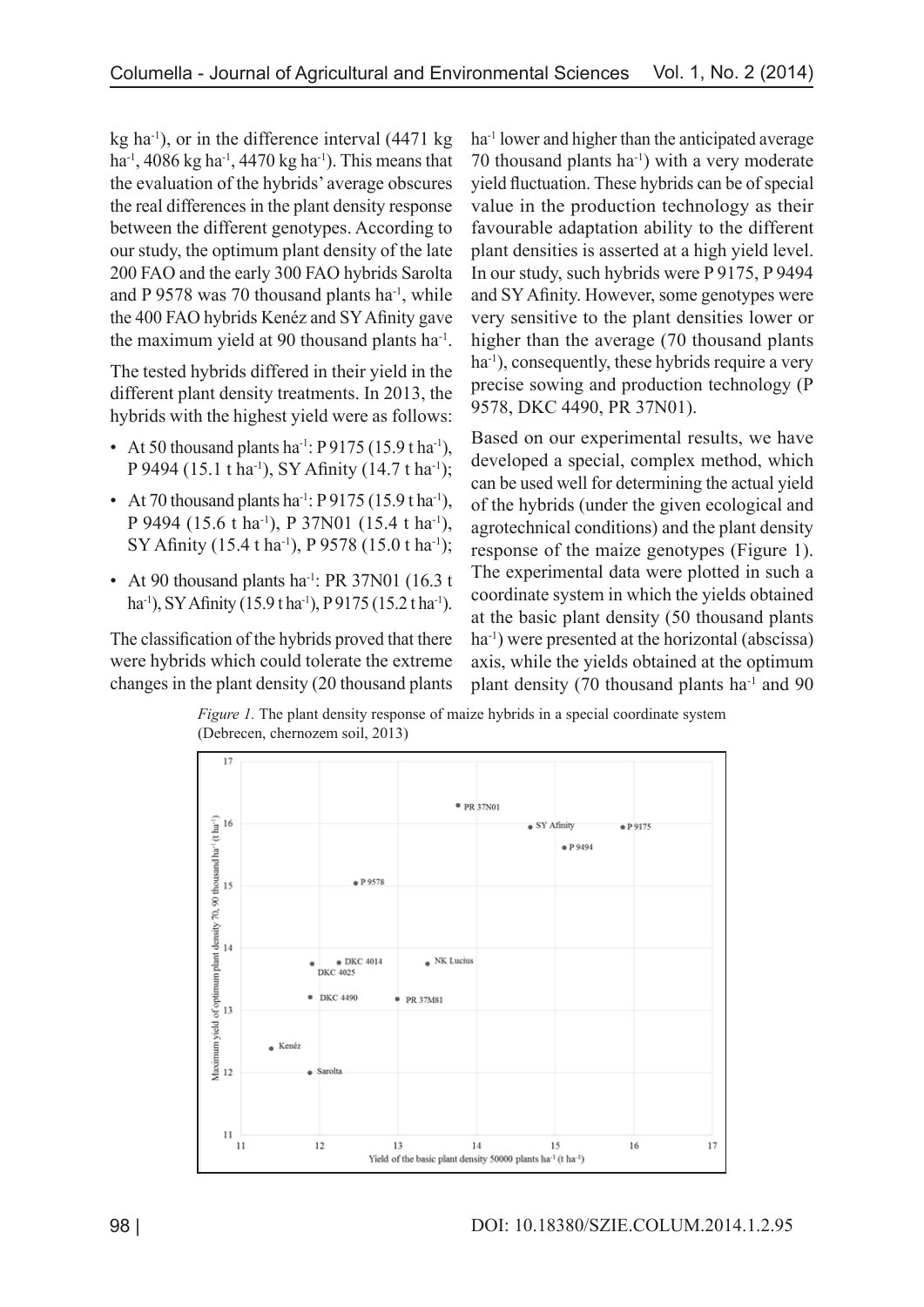thousand plants ha<sup>-1</sup> depending upon the hybrids) were plotted against the vertical (ordinate) axis. Those hybrids can be regarded favourable which give a high yield at the different plant densities. These hybrids are located in the top right part of the coordinate system (P 9175, PR 37N01, P 9494, SY Afinity). Those hybrids which are less favourable based on their actual yield and plant density response can be found in bottom left part of the coordinate system (Sarolta, Kenéz).

### **Discussion**

The plant density response of 12 maize hybrids of different genotypes was studied on chernozem soil under favourable agrotechnical conditions in 2013. The chernozem soil of excellent water and nutrient management and the significant amount of precipitation in the spring could compensate for the dry and hot weather in July and August. Accordingly, very favourable yields were obtained  $(11400-16300 \text{ kg} \text{ ha}^{-1})$  in 2013 depending upon the hybrid and the plant density. Significant differences were found between the hybrids in the maximum yields and optimum plant densities. In 2013, the optimum plant densities were 70 thousand plants ha<sup>-1</sup> and 90 thousand plants ha<sup>-1</sup> for the tested hybrids. However, the results showed that the increase of plant density from 70 thousand plants ha<sup>-1</sup> to 90 thousand plants ha<sup>-1</sup> resulted only in a minimal yield increment  $(412-1111 \text{ kg ha}^{-1})$  but it could considerably increase the risk of production under such ecological and agrotechnical conditions which are inferior to the optimal. In the experiments of Dawadi and Sah (2012), Mohseni (2013) and Roekel and Coulter (2011), the maximum yields were obtained at similar plant densities (60-80 thousand plants ha-1), though under different ecological and agrotechnical conditions. The optimum plant density was higher (90 thousand plants ha-1) in the experiments of Widdicombe and Thelen (2002), Gozübenli et al. (2004) and Lashkari et al. (2011). The evaluation of the hybrids' yields at different plant densities proved that the hybrids responded with a different yield fluctuation to the changes in the plant density. Those hybrids were the most favourable which gave a stable, high yield at different plant densities. Such hybrids were P 9175, P 9494 and SY Afinity. As opposed to these, there were hybrids (P 9578, DKC 4490, PR 37N01), which showed a great fluctuation of yield between the different plant density treatments. A special complex evaluation method has been developed for determining the potential yield and plant density response of maize hybrids.

### **References**

- Dawadi, D. R., Sah, S. K. (2012): Growth and yield of hybrid maize (Zea mays L. in relation to planting density and nitrogen levels during winter season during winter season in Nepal. Tropical Agricultural Research. 23. (3) 218-227. DOI: http://dx.doi.org/10.4038/tar.v23i3.4659
- Gozübenli H., Klinic, M., Sener, O., Konuskan, O. (2004): Effects of single and twin row planting on yield and yield components in maize. Asian Journal of Plant Sciences. **3.** (2) 203-206. DOI: http://dx.doi.org/10.3923/ajps.2004.203.206
- Hoshang, R. (2012): Effect of plant density and nitrogen rates on morphological characteristic grain maize. Journal of Basic and Applied Scientific Research. 2. (5) 4680-4683.
- Lashkari, M., Madani, H., Ardakani, M. R., Golzardi, F., Zargari, K. (2011): Effect os plant density on yield and yield components of different corn (Zea mays L.) hybrids. American-Eurasian J. Agric. & Environ. Sci. 10. (3) 450-457.
- Mohseni, M., Sadarov, M., Haddadi, H. (2013): Study of tillage, plant pattern and plant densities on kernel yield and its component of maiza in Iran. International Journal of Agriculture and Crop Sciences. 5. (15) 1682- 1686.